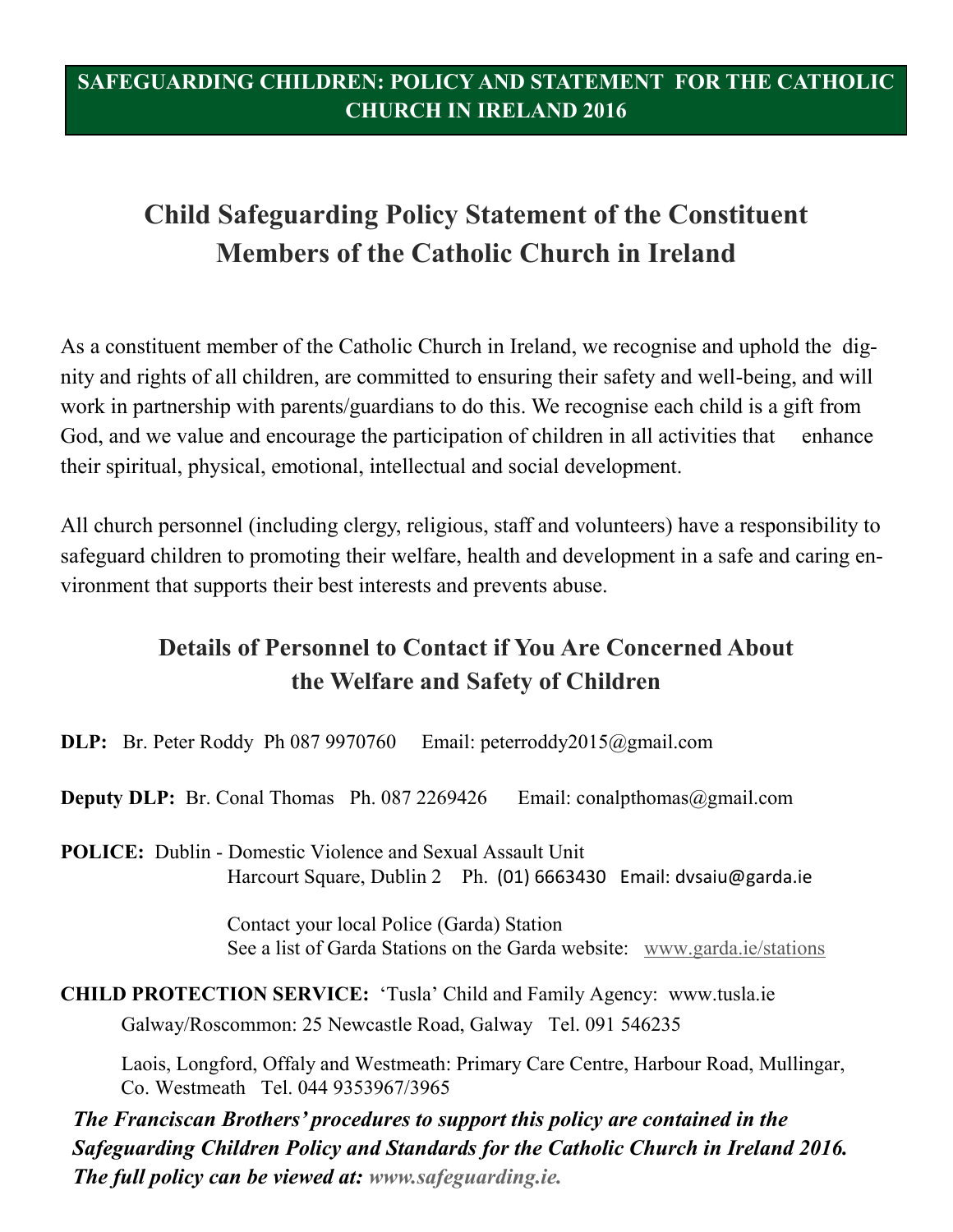# **Foundations**

In developing and implementing the Child Safeguarding Policy, this Church body is guided by the following foundations:

### **1. Gospel**

Children have a key place in the heart of Jesus who said: 'Whoever does not receive the kingdom of God like a child shall not enter it' (Luke 18:17). This places a sacred obligation on the Church to ensure that children are welcomed, cherished and protected in a manner consistent with their central place in the life of the Church.

#### **2. Children's rights, international and national law**

The United Nations Convention on the Rights of the Child (UNCRC) outlines the forty-two fundamental rights to be implemented in national law by signatories to the convention (this includes the Holy See, Ireland and the United Kingdom). Full realisation of these rights will ensure that children will be 'brought up in a spirit of peace, dignity, tolerance, freedom, equality and solidarity', $1$  whilst respecting the cultural identity of each child.

A number of the child protection rights contained in the UNCRC are already present in key pieces of national law, canon law, and child and family policy and guidance, including:

### **Republic of Ireland law, policy and guidance**

- Children First Act, 2015
- Better Outcomes Better Futures, DCYA, 2014
- National Vetting Bureau (Children and Vulnerable Persons Act), 2012
- Criminal Justice (Withholding of Information on Offences Against Children and Vulnerable Persons) Act, 2012
- Children First: National Guidance for the Protection and Welfare of Children, DCYA, 2011
- Criminal Justice Act, 2006
- Our Duty to Care, DCYA, 2002
- Protection for Persons Reporting Child Abuse Act, 1998
- Child Care Act, 1991
- The Constitution of Ireland

\_\_\_\_\_\_\_\_\_\_\_\_\_\_\_\_\_\_\_\_

#### **Northern Ireland law, policy and guidance**

- Safeguarding Board Act (NI), 2011
- Our Duty to Care (Volunteer Now), 2011
- Our Children and Young People: Our Pledge, 2006

<sup>1</sup> Preamble to the United Nations Convention on the Rights of the Child, 1989 (United Nations).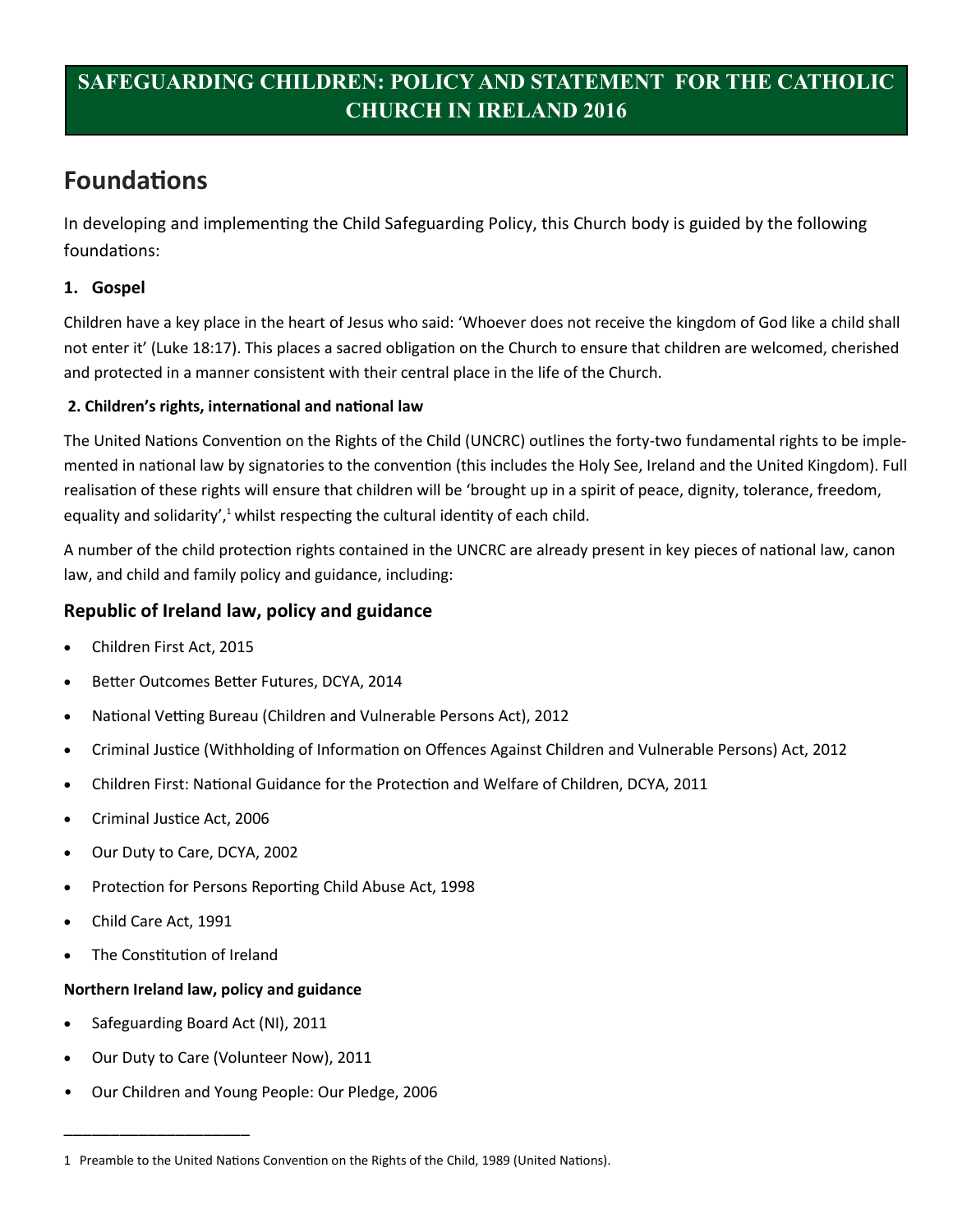- Cooperating to Safeguard Children, 2003
- Children (NI) Order, 1995
- Criminal Law Act (NI), 1967

**In the laws of both jurisdictions, where there is a conflict between the best interests of the child and the interests of other parties, the best interests of the child are considered to have paramountcy.** 

#### **3. Learning from the past**

In his *Ad Limina* address to the Irish Bishops on 28 October 2006, Pope Benedict XVI stressed the need to (i) establish the truth of what happened in the past; (ii) to take whatever steps are necessary to prevent it from occurring again; (iii) to ensure that the principles of justice are fully respected; and (iv) above all, to bring healing to the victims and to all those affected by these egregious crimes.**<sup>2</sup>**

The statutory<sup>3</sup> reports into historical child abuse that have involved the Catholic Church in Ireland, as well as the reports of the reviews conducted by the National Board of individual Church bodies, highlight past errors and recommend how child safeguarding can be significantly improved.

As a Church we commit to this journey of justice, truth, healing and abuse prevention.

## **Commitments**

Together with the foundations outlined above, this Church body, as part of the Catholic Church, commits to:

### **Mandatory reporting**

Each of us has a duty to notify the statutory authorities of suspicions, concerns, knowledge or allegations that a child is being or has been abused:

- physically
- emotionally
- sexually
- through neglect

\_\_\_\_\_\_\_\_\_\_\_\_\_\_\_\_\_\_\_\_\_\_\_\_\_\_\_\_\_\_\_\_\_

Suspicions, concerns, knowledge or allegations may relate to possible abuse by a member of Church personnel, but they can also relate to incidents in the child's family, or elsewhere in the community.

#### **Caring for the welfare of all children and the adults who work with them**

Measures to create and maintain environments that are safe for children, that prevent abuse, and that create nurturing, caring conditions within the Church for children and the adults who work with them, will continue to be strengthened and reviewed. This will be done through training, support, communications and quality assurance.

<sup>2</sup> Pope Benedict XVI, Address of His Holiness Benedict XVI to the Bishops of Ireland on their Ad Limina visit, 28 October 2006 (Vatican: Liberia Editrice Vaticana). 3 For further details, see Department of Children and Youth Affairs (2013), An examination of recommendations from inquiries into events in families and their interactions with State services, and their impact on policy and practice (Dublin: Stationery Office).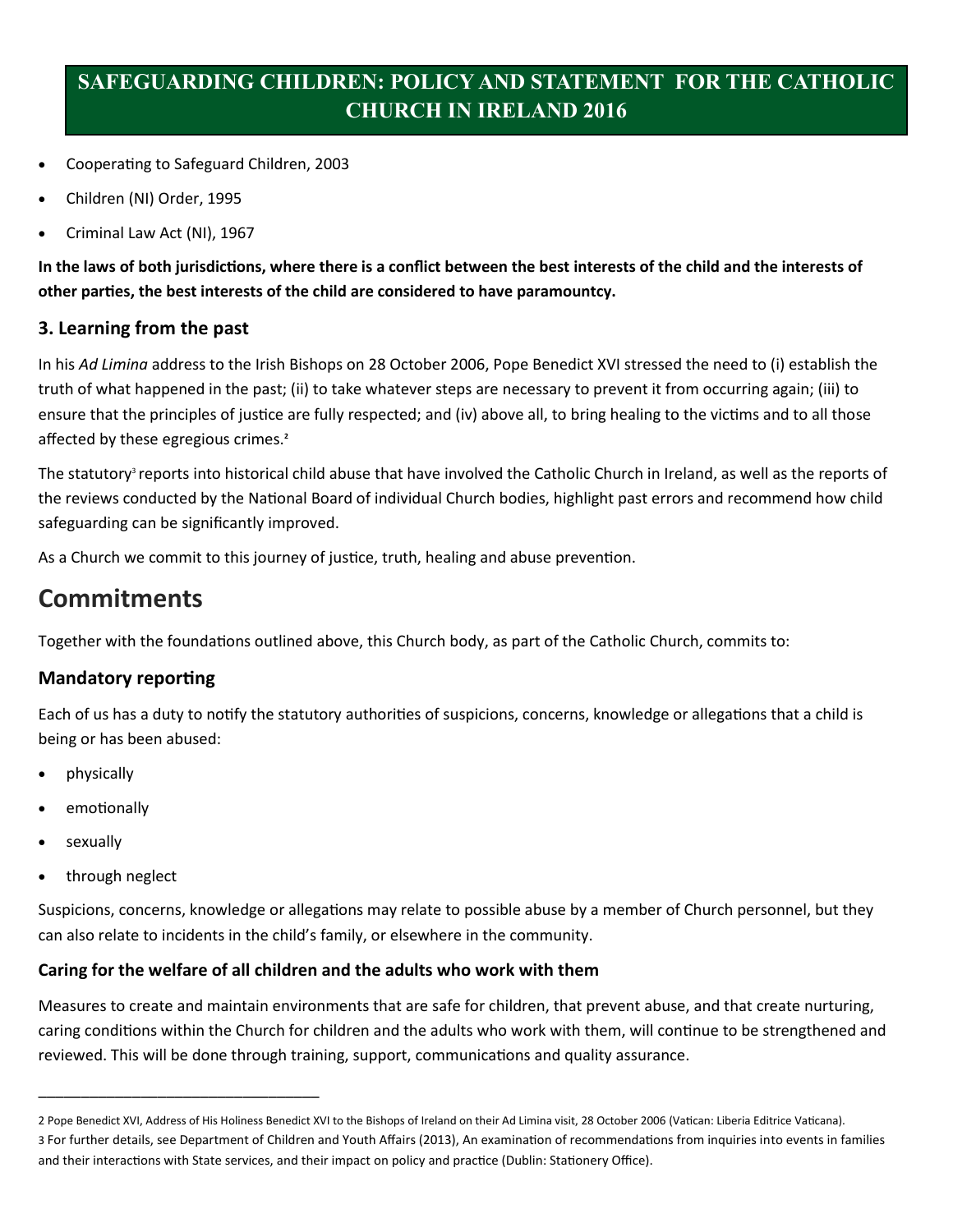#### **Responding appropriately to child protection suspicions, concerns, knowledge or allegations**

Anyone who brings any suspicion, concern, knowledge or allegation of current or past abuse of a child to the notice of the Church will be responded to sensitively, respectfully, actively and in a timely manner, in line with statutory child protection procedures and Church requirements.

All suspicions, concerns, knowledge or allegations that reach the threshold for reporting to the statutory authorities (apart from those received in the Sacrament of Reconciliation)<sup>4</sup> will be reported via the designated liaison person to the appropriate statutory authorities. This will be done irrespective of the status of the person (lay, cleric or religious) who is suspected of having been abusive to a child. If the allegation relates to a lay member of Church personnel, in addition to notifying the statutory authorities, the allegation must be reported to the Church authority. If the allegation relates to a cleric or religious, in addition to notifying the statutory authorities, the allegation must also be reported to the Church authority and the National Board for Safeguarding Children in the Catholic Church in Ireland.

All Church personnel will cooperate with the statutory authorities in all cases.

In responding to complaints of child sexual abuse relating to clergy and all those in forms of consecrated life, Church authorities will act in accordance with the requirements of civil law and canon law, and so will respect the rights and uphold the safeguards afforded in these, both to the complainant and respondent.

### **Caring pastorally for complainants and other affected persons**

Those who have suffered child abuse by Church personnel will receive a compassionate and just response, and will be offered appropriate pastoral care, counselling and support as they seek to rebuild their lives.

An appropriate pastoral response to the family, parish, congregation or order and to the wider community will be provided, with due regard to the right of privacy of those directly involved, and to the administration of justice.

### **Caring pastorally for respondents and other affected persons**

\_\_\_\_\_\_\_\_\_\_\_\_\_\_\_\_\_\_\_

This Church body in its response to suspicions, concerns, knowledge or allegations of child sexual abuse will respect the rights under civil law and canon law of an accused cleric or religious or other Church personnel. A legal presumption of innocence will be maintained during the statutory and Church inquiry processes. As the processes develop, additional assessment, therapy and support services may be offered to the respondent.

 The Church authority will take responsibility for ensuring that any cleric or religious who is considered to constitute a danger to children is managed according to a risk management plan.

All requisite steps will be taken to restore the good name and reputation of anyone who has been wrongly accused of abusing a child.

Respondents belong to families and diocesan or religious communities. The Church authority will be mindful of the need to provide support to members of families and communities affected by the respondent's changed situation.

<sup>4</sup> The sacramental seal is inviolable; therefore it is absolutely forbidden for a confessor to betray in any way a penitent in words or in any manner and for any reason, Code of Canon Law, c.983.1, in Catholic Church (1983), The Code of Canon Law: Latin-English Edition (Washington, DC: Canon Law Society of America).